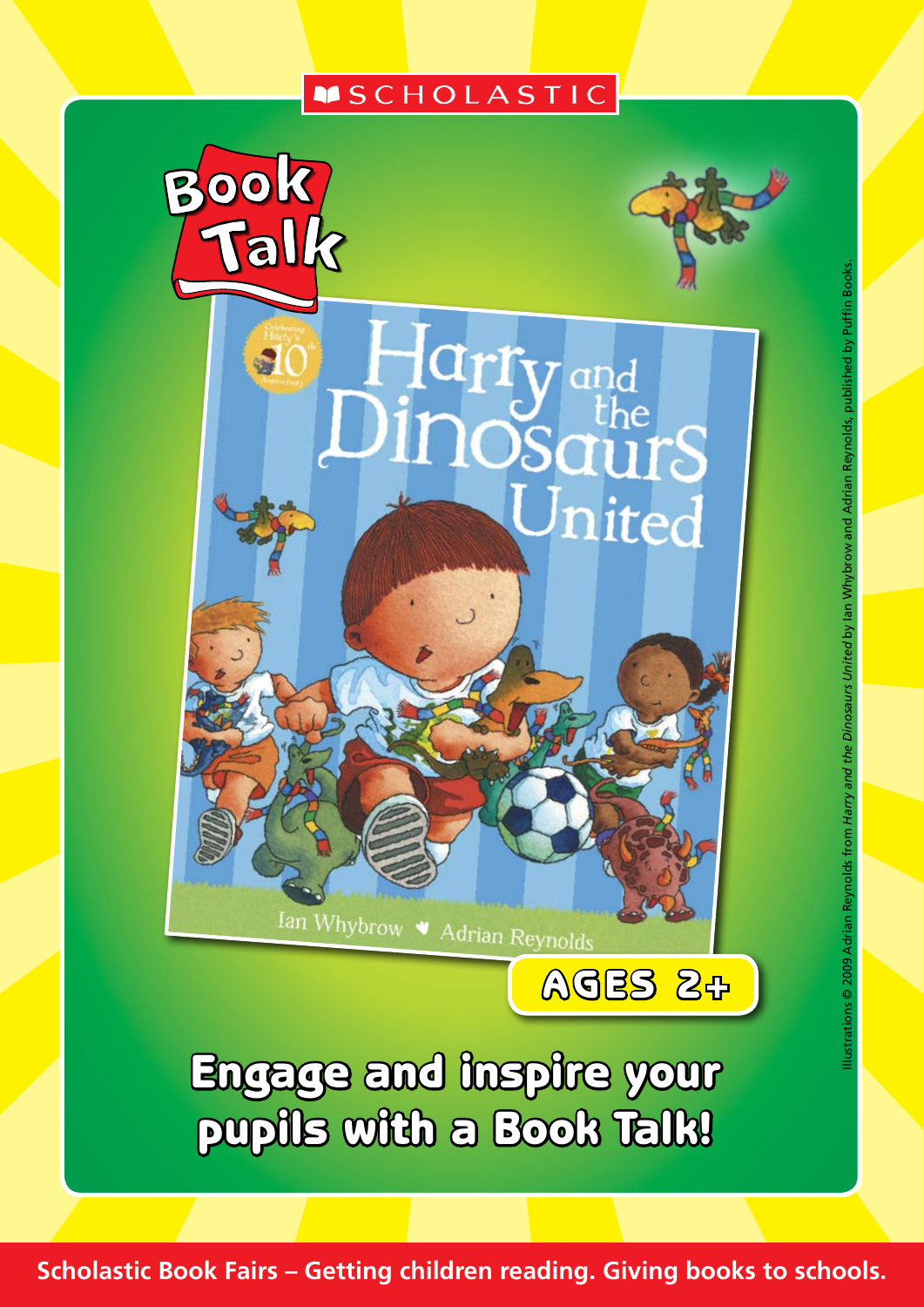# **MSCHOLASTIC**



AGES 2+



**Price** £5.99 / €7.20 **Case** Welcome to Reading **Author** Ian Whybrow **Illustrator** Adrian Reynolds **Publisher** Puffin Books

# Using this book in your classroom

#### Themes

This story is about **football**, and has a strong message about **working as a team** and the importance of **not giving up** even if things look difficult.

#### **Summary**

Harry has been chosen as captain of his class football team. His dinosaurs all want to play too – but unfortunately, football is not what they do best. Harry decides that they can be mascotauruses instead!

He gets some good advice from Nan and Mr Oakley, and, after a bit of practice, Harry and his team (Dinosaurs United) are ready to take on Scarlett's team. But on the day of the match, they all feel nervous – Scarlett's team are all bigger than them, and they can do keepieuppies. Do Dinosaurs United stand a chance? Of course they do! They keep their heads and stick to their tactics, and Scarlett's team quickly discover that you just can't beat those old dinos – especially when they play as a team!

#### Did you know?

• Ian Whybrow got the idea for Harry and his dinosaurs when he met a small boy at a garden centre in London. The boy had a lot of plastic dinosaurs in a seaside bucket. The boy's mum said that they couldn't take the bucket off him – he just refused to be parted from his dinosaurs!

• The website for Harry and the Dinosaurs, www.harryandthedinosaurs.co.uk, has lots of facts about the author and illustrator, as well as fun activities and downloadables



### **Scholastic Book Fairs – Getting children reading. Giving books to schools.**